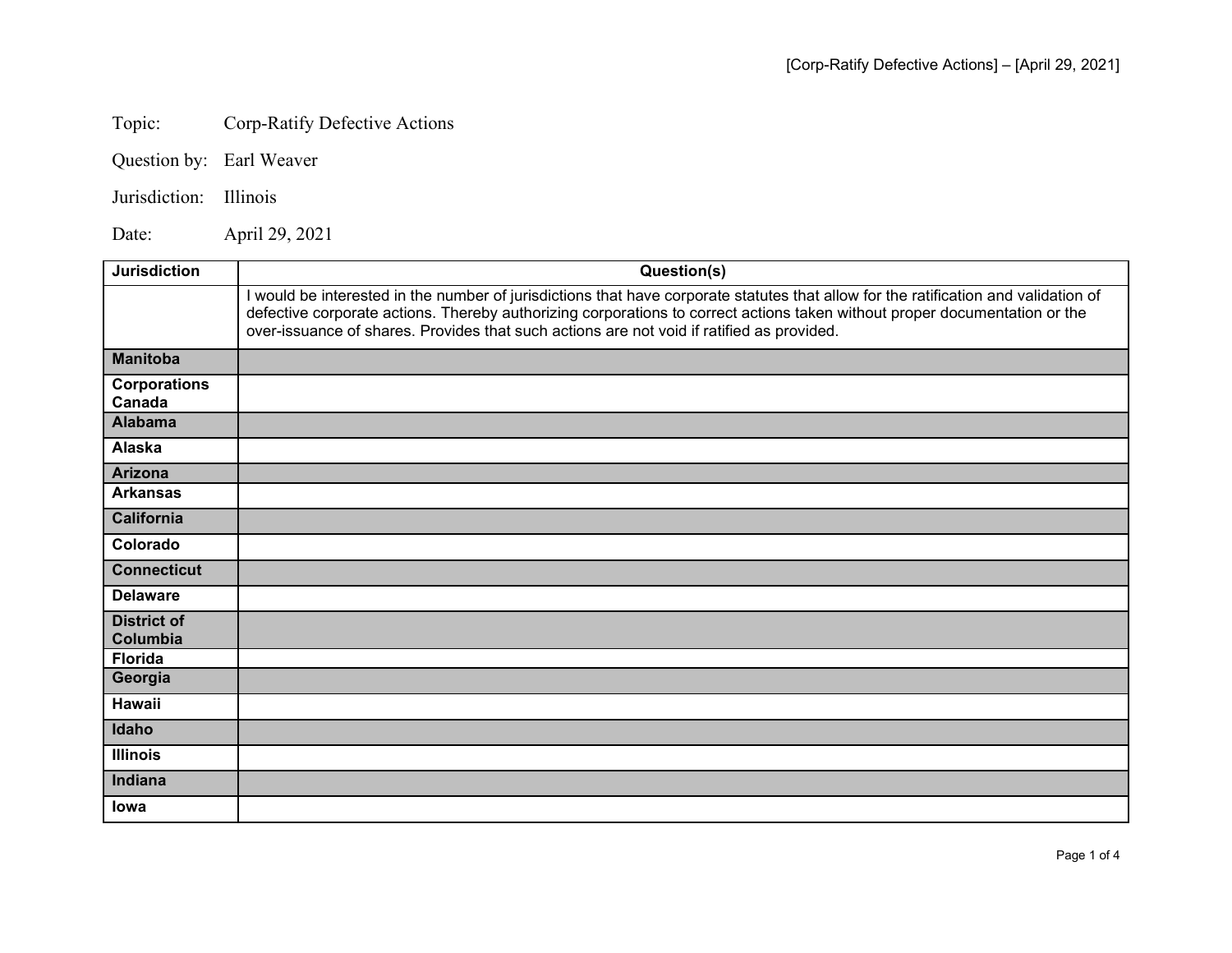| <b>Jurisdiction</b>   | Question(s)                                                                                                                                                                                                                                                                                                                                                    |
|-----------------------|----------------------------------------------------------------------------------------------------------------------------------------------------------------------------------------------------------------------------------------------------------------------------------------------------------------------------------------------------------------|
|                       | I would be interested in the number of jurisdictions that have corporate statutes that allow for the ratification and validation of<br>defective corporate actions. Thereby authorizing corporations to correct actions taken without proper documentation or the<br>over-issuance of shares. Provides that such actions are not void if ratified as provided. |
| <b>Kansas</b>         |                                                                                                                                                                                                                                                                                                                                                                |
| Kentucky              |                                                                                                                                                                                                                                                                                                                                                                |
| Louisiana             |                                                                                                                                                                                                                                                                                                                                                                |
| <b>Maine</b>          |                                                                                                                                                                                                                                                                                                                                                                |
| <b>Maryland</b>       |                                                                                                                                                                                                                                                                                                                                                                |
| <b>Massachusetts</b>  |                                                                                                                                                                                                                                                                                                                                                                |
| <b>Michigan</b>       |                                                                                                                                                                                                                                                                                                                                                                |
| <b>Minnesota</b>      |                                                                                                                                                                                                                                                                                                                                                                |
| <b>Mississippi</b>    |                                                                                                                                                                                                                                                                                                                                                                |
| <b>Missouri</b>       |                                                                                                                                                                                                                                                                                                                                                                |
| <b>Montana</b>        |                                                                                                                                                                                                                                                                                                                                                                |
| <b>Nebraska</b>       | didn't get the original message but I did get Martha's reply so I wanted to share that Nebraska legislation for Articles of<br>Validation takes effect 7/1/21.                                                                                                                                                                                                 |
| <b>Nevada</b>         |                                                                                                                                                                                                                                                                                                                                                                |
| <b>New Hampshire</b>  |                                                                                                                                                                                                                                                                                                                                                                |
| <b>New Jersey</b>     |                                                                                                                                                                                                                                                                                                                                                                |
| <b>New Mexico</b>     |                                                                                                                                                                                                                                                                                                                                                                |
| <b>New York</b>       |                                                                                                                                                                                                                                                                                                                                                                |
| <b>North Carolina</b> | North Carolina law regarding ratification of defective actions took effect in 2018. Not many filings have been made under this<br>statute. A portion of Chapter 55A is attached below.<br>http://lists.iaca.org/private.cgi/iaca-section-bos-iaca.org/attachments/20210429/8cb8132b/attachment.pdf                                                             |
| <b>North Dakota</b>   |                                                                                                                                                                                                                                                                                                                                                                |
| Ohio                  |                                                                                                                                                                                                                                                                                                                                                                |
| <b>Oklahoma</b>       |                                                                                                                                                                                                                                                                                                                                                                |
| Oregon                |                                                                                                                                                                                                                                                                                                                                                                |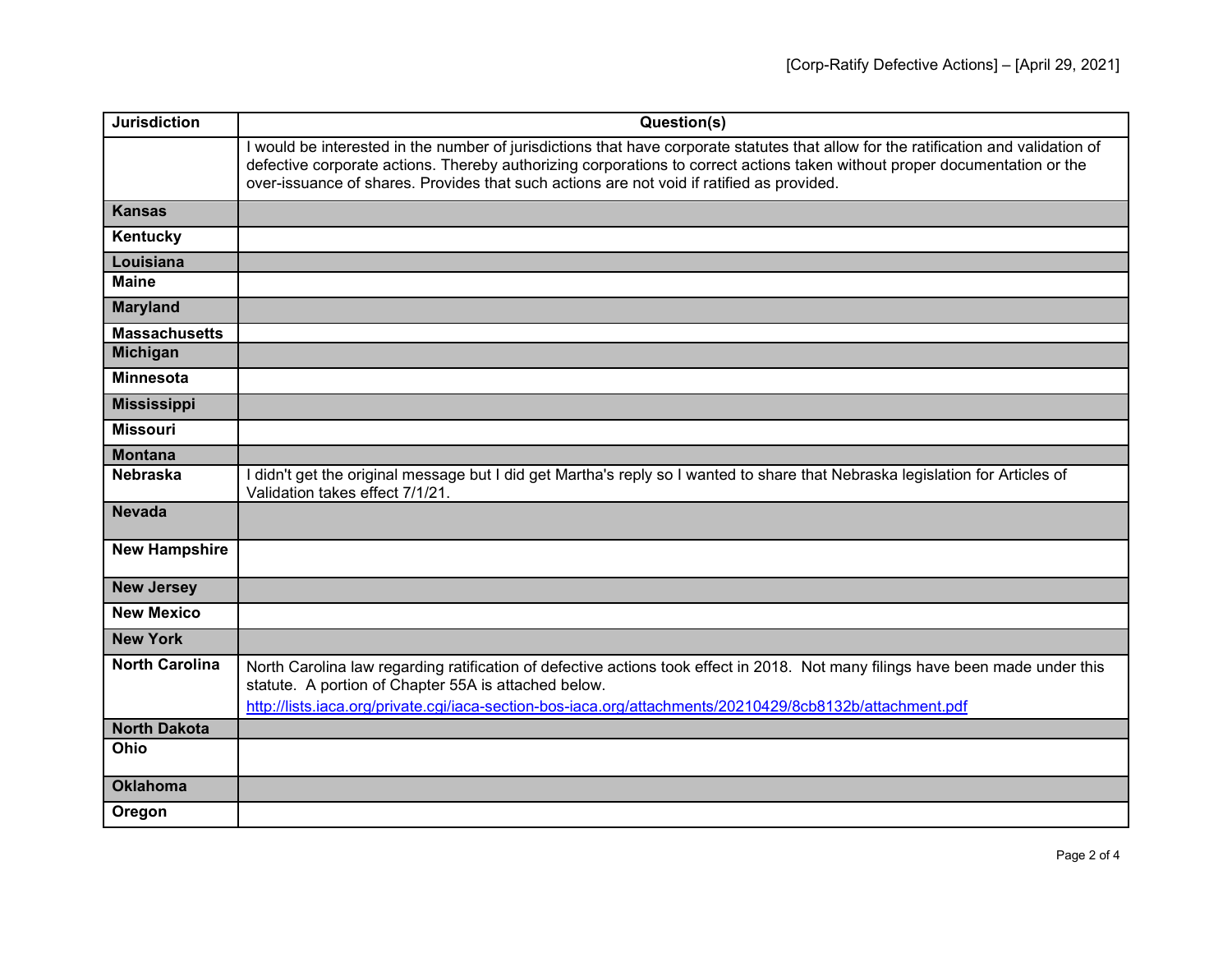| <b>Jurisdiction</b>   | Question(s)                                                                                                                                                                                                                                                                                                                                                                                                                                                                                                                                                                                                                                                                                                                                                                                                                                                                                                                                                                                                                                                                                                              |
|-----------------------|--------------------------------------------------------------------------------------------------------------------------------------------------------------------------------------------------------------------------------------------------------------------------------------------------------------------------------------------------------------------------------------------------------------------------------------------------------------------------------------------------------------------------------------------------------------------------------------------------------------------------------------------------------------------------------------------------------------------------------------------------------------------------------------------------------------------------------------------------------------------------------------------------------------------------------------------------------------------------------------------------------------------------------------------------------------------------------------------------------------------------|
|                       | I would be interested in the number of jurisdictions that have corporate statutes that allow for the ratification and validation of<br>defective corporate actions. Thereby authorizing corporations to correct actions taken without proper documentation or the<br>over-issuance of shares. Provides that such actions are not void if ratified as provided.                                                                                                                                                                                                                                                                                                                                                                                                                                                                                                                                                                                                                                                                                                                                                           |
| Pennsylvania          | We don't have it yet in Pennsylvania, but the Bar Association committee that drafts much of Pennsylvania Association Code<br>law is reviewing it. They have looked at what Delaware has done. Not sure how many other states have this.                                                                                                                                                                                                                                                                                                                                                                                                                                                                                                                                                                                                                                                                                                                                                                                                                                                                                  |
| <b>Rhode Island</b>   |                                                                                                                                                                                                                                                                                                                                                                                                                                                                                                                                                                                                                                                                                                                                                                                                                                                                                                                                                                                                                                                                                                                          |
| <b>South Carolina</b> |                                                                                                                                                                                                                                                                                                                                                                                                                                                                                                                                                                                                                                                                                                                                                                                                                                                                                                                                                                                                                                                                                                                          |
| <b>South Dakota</b>   |                                                                                                                                                                                                                                                                                                                                                                                                                                                                                                                                                                                                                                                                                                                                                                                                                                                                                                                                                                                                                                                                                                                          |
| <b>Tennessee</b>      |                                                                                                                                                                                                                                                                                                                                                                                                                                                                                                                                                                                                                                                                                                                                                                                                                                                                                                                                                                                                                                                                                                                          |
| <b>Texas</b>          | The Texas Business Organizations Code allows for the ratification and validation of defective corporate actions. These<br>provisions were first enacted for for-profit corporations in 2015. Since then, the provisions have been amended in subsequent<br>legislative sessions. The provisions were originally modeled on Delaware law. After the effective date of the bill in 2019, we<br>had a number of corporate entities seeking to file Certificates of Validation that related to the over issuance of shares. These<br>documents take a little more time to review, and we don't receive a large number of these filings.<br>Ratification provisions were enacted for nonprofit corporations in 2019.<br>For for-profit corporation provisions see Texas Business Organizations Code, Section 21.901, et.<br>seq <https: bo="" bo.21.htm#21.901="" docs="" htm="" statutes.capitol.texas.gov=""><br/>For the nonprofit corporate provisions see Texas Business Organizations Code, Section<br/>22.501<https: bo="" bo.22.htm#22.501="" docs="" htm="" statutes.capitol.texas.gov="">, et seq</https:></https:> |
| <b>Utah</b>           |                                                                                                                                                                                                                                                                                                                                                                                                                                                                                                                                                                                                                                                                                                                                                                                                                                                                                                                                                                                                                                                                                                                          |
| <b>Vermont</b>        |                                                                                                                                                                                                                                                                                                                                                                                                                                                                                                                                                                                                                                                                                                                                                                                                                                                                                                                                                                                                                                                                                                                          |
| Virginia              | New ratification provisions that follow the Model Business Corporation Act become effective in Virginia on July 1, 2021. See<br>Virginia Code Section 13.1-614.1 <https: 13.1-614.1="" law.lis.virginia.gov="" vacode=""></https:> et seq. A couple of adjustments were made<br>to the Filings section (13.1-614.7). Articles of ratification are filed instead of articles of validation, and upon such filing, we<br>issue a certificate of ratification.                                                                                                                                                                                                                                                                                                                                                                                                                                                                                                                                                                                                                                                              |
| Washington            |                                                                                                                                                                                                                                                                                                                                                                                                                                                                                                                                                                                                                                                                                                                                                                                                                                                                                                                                                                                                                                                                                                                          |
| <b>West Virginia</b>  |                                                                                                                                                                                                                                                                                                                                                                                                                                                                                                                                                                                                                                                                                                                                                                                                                                                                                                                                                                                                                                                                                                                          |
| <b>Wisconsin</b>      |                                                                                                                                                                                                                                                                                                                                                                                                                                                                                                                                                                                                                                                                                                                                                                                                                                                                                                                                                                                                                                                                                                                          |
| Wyoming               |                                                                                                                                                                                                                                                                                                                                                                                                                                                                                                                                                                                                                                                                                                                                                                                                                                                                                                                                                                                                                                                                                                                          |